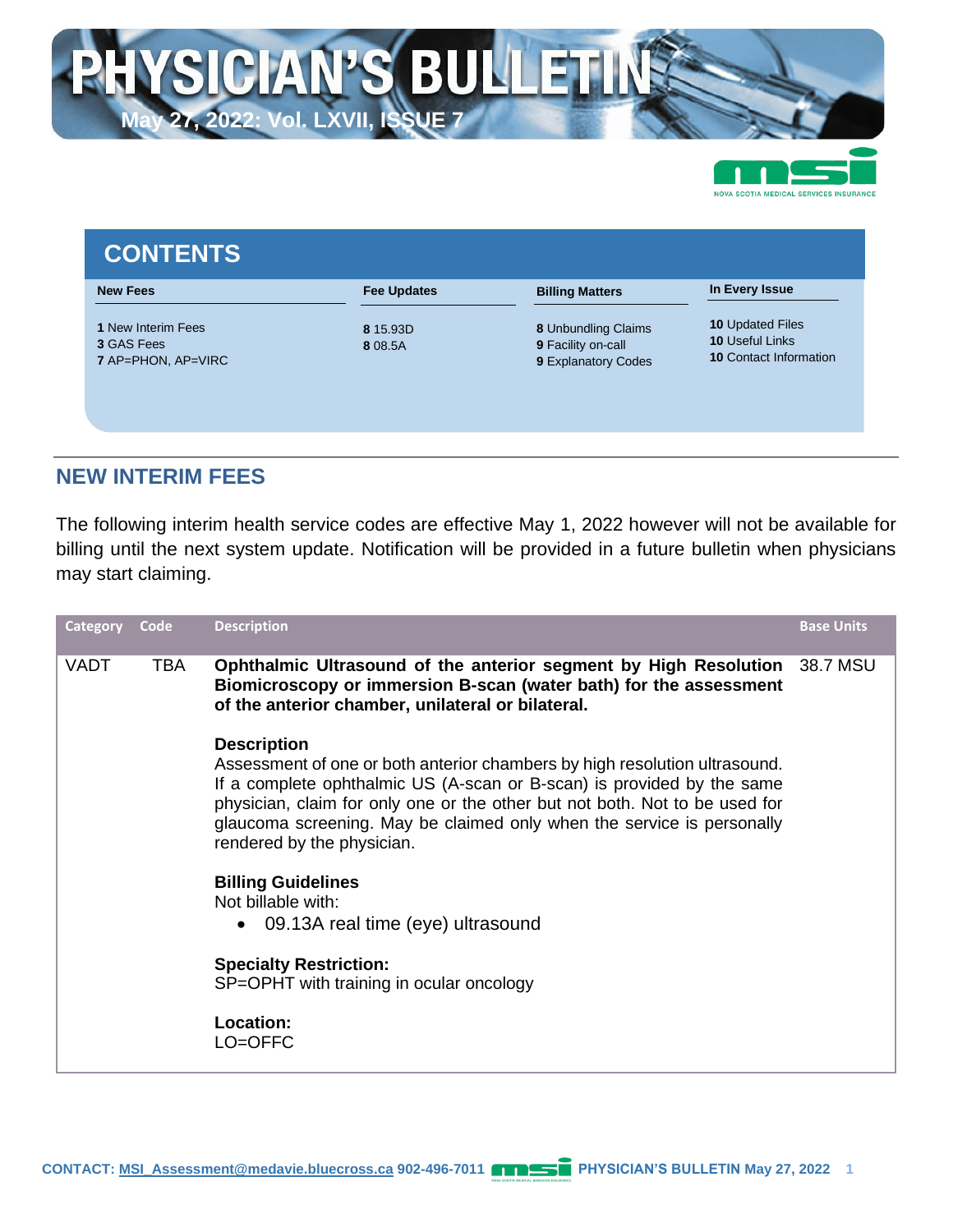# **NEW INTERIM FEES** (CONTINUED)

| <b>Category</b> | Code | <b>Description</b>                                                                                                                                                                                                                                                                                                                                                                                                                                                                                                                                                                                                                                                                                                                                                      | <b>Base Units</b> |
|-----------------|------|-------------------------------------------------------------------------------------------------------------------------------------------------------------------------------------------------------------------------------------------------------------------------------------------------------------------------------------------------------------------------------------------------------------------------------------------------------------------------------------------------------------------------------------------------------------------------------------------------------------------------------------------------------------------------------------------------------------------------------------------------------------------------|-------------------|
| <b>VADT</b>     | TBA  | Ophthalmic Biometry by partial coherence interferometry with IOL 25.44 MSU<br>(intraocular lens) power calculation, unilateral or bilateral.<br><b>Description</b><br>Ophthalmic biometry measurements by partial interferometry with IOL power<br>calculation in one or both eyes. If ophthalmic biometry by ophthalmic US (A-<br>scan) is also used for the same patient, claim for only one or the other but<br>not both. May be claimed only when the service is personally rendered by<br>the physician.<br><b>Billing Guidelines</b><br>Not billable with:<br>03.12 Tonometry<br>$\bullet$<br>09.13A real time (eye) ultrasound<br>$\bullet$<br>09.13B Axial length measurement by ultrasound<br><b>Specialty Restriction:</b><br>SP=OPHT<br>Location:<br>LO=OFFC |                   |

### **Billing Clarifications:**

09.13A Real time (eye) ultrasound – may be claimed only when a complete ophthalmic ultrasound, defined as a diagnostic B-scan personally rendered by the physician with or without a quantitative Ascan, is performed on one or both eyes. Images must be captured and stored, a report must be generated and incorporated into the health record. May not be claimed with 09.13B or either of the new interim fees.

09.13B Axial length measurement by ultrasound - should be used to report ophthalmic biometry by ultrasound A-scan, with or without IOL power calculation. The prescription for the IOL must be recorded in the patients' health record.

**A-mode** one dimensional ultrasonic measurement procedure

**B-scan** implies a two-dimensional ultrasonic scanning procedure with a two-dimensional display. **Real time scan** implies a two-dimensional ultrasonic scanning procedure with a display of both twodimensional structure and motion with time.

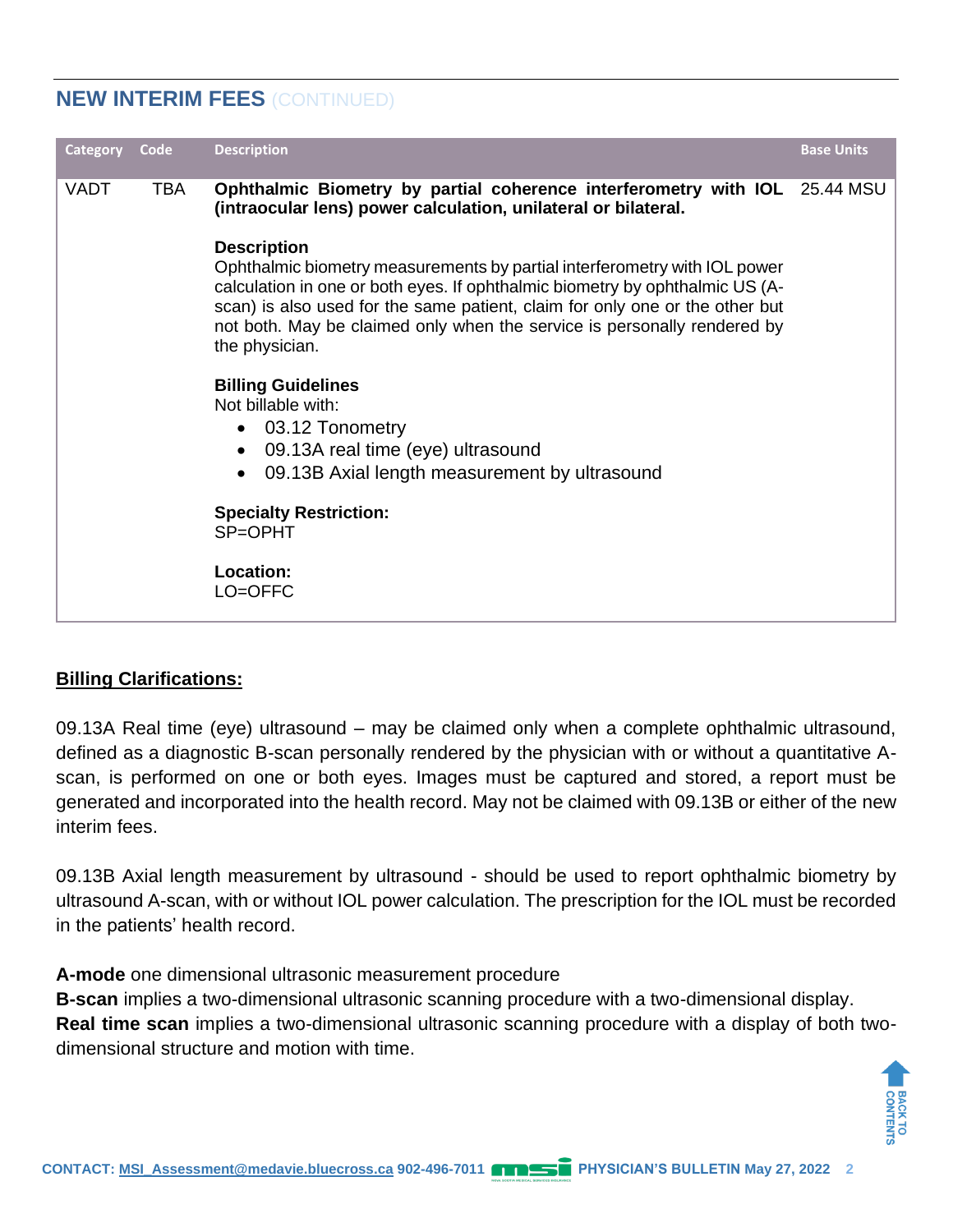## **NEW FEES**

The following health service codes are effective May 11, 2022 however will not be available for billing until the next system update. Physicians are asked to hold their claims for the following services until notification is provided in a future bulletin when physicians may start claiming.

| Category    | Code       | <b>Description</b>                                                                                                                                                                                                                                                                                                                                                                                                                                                                                                                                                           | <b>Base Units</b> | <b>Anae Units</b> |
|-------------|------------|------------------------------------------------------------------------------------------------------------------------------------------------------------------------------------------------------------------------------------------------------------------------------------------------------------------------------------------------------------------------------------------------------------------------------------------------------------------------------------------------------------------------------------------------------------------------------|-------------------|-------------------|
| <b>MASG</b> | <b>TBA</b> | <b>Masculinization of the female chest</b><br><b>Prior Approval/Preauthorization required (PA)</b>                                                                                                                                                                                                                                                                                                                                                                                                                                                                           | <b>425 MSU</b>    | $4+T$             |
|             |            | <b>Description</b><br>Complete masculinization of the chest wall for surgical treatment<br>of well documented persistent gender dysphoria to include<br>bilateral subcutaneous mastectomy, nipple and or areolar<br>reduction or transposition, nipple areolar flap or free graft, chest<br>contouring, complex wound closure and initial scar camouflage<br>as required. No additional uninsured services may be performed<br>or charged to the patient during this encounter. Insertion of<br>pectoral implants is not an insured service.                                 |                   |                   |
|             |            | <b>Billing Guidelines</b><br>Must have prior approval from MSI for gender affirming<br>surgery (GAS) based on a complete and approved GAS<br>application which is available online:<br>https://novascotia.ca/dhw/gender-affirming-surgery/<br>May not be claimed with:<br>$\bullet$<br>Mastectomy HSC's: 97.12, 97.13, 97.14, 97.15, 97.31A,<br>$\circ$<br>97.31C, 97.32, 97.32B<br>Reconstruction of nipple HSC: 97.77<br>$\circ$<br>Tissue shift/graft HSC's to include, but not limited to:<br>$\circ$<br>98.51B, 98.51C, 98.51D, 98.51E<br>Once per patient per lifetime |                   |                   |
|             |            | RO=SRAS applicable                                                                                                                                                                                                                                                                                                                                                                                                                                                                                                                                                           |                   |                   |
|             |            | <b>Specialty Restriction:</b><br>SP=PLAS (non fee for service)                                                                                                                                                                                                                                                                                                                                                                                                                                                                                                               |                   |                   |
|             |            | Location:<br>LO=HOSP                                                                                                                                                                                                                                                                                                                                                                                                                                                                                                                                                         |                   |                   |

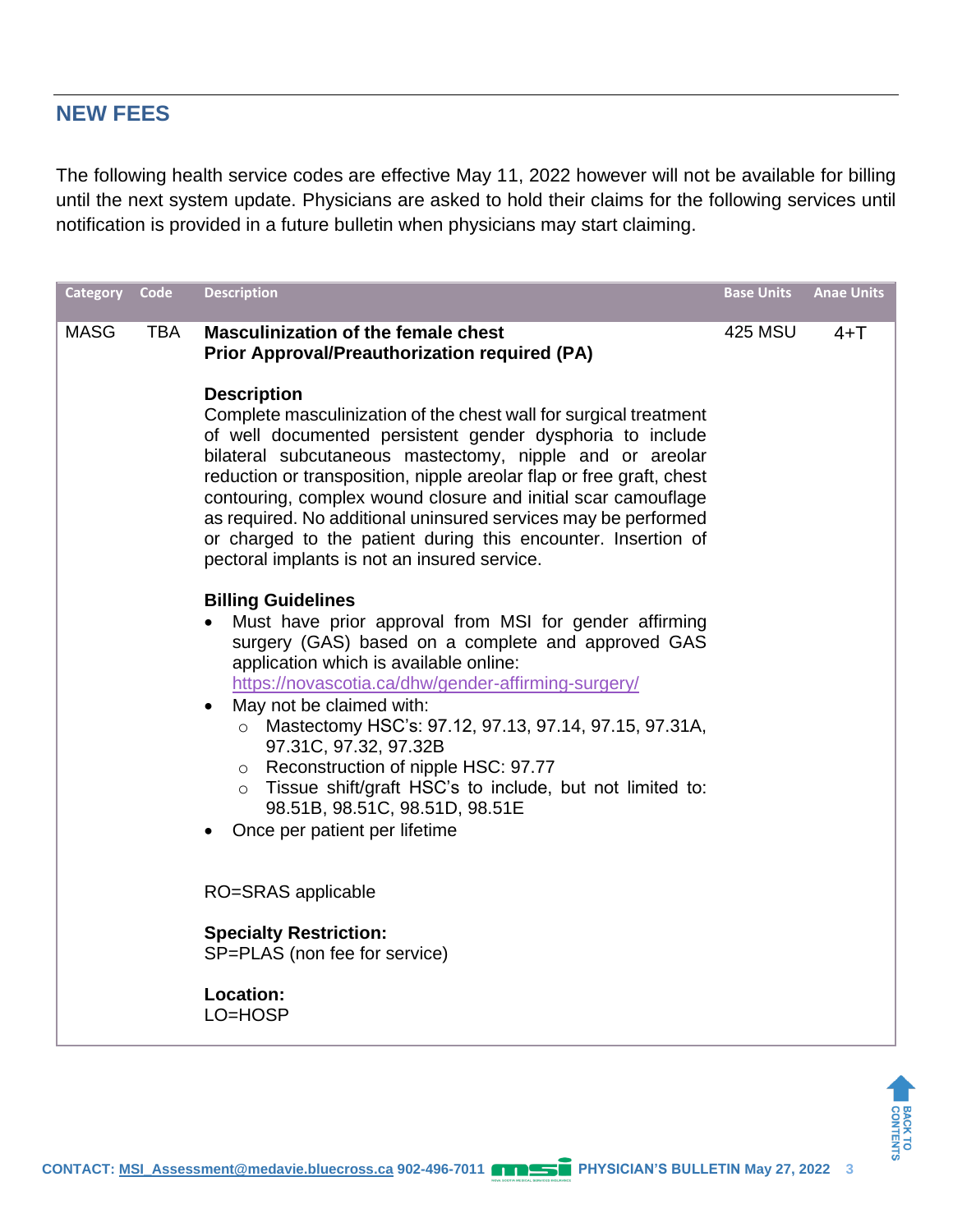# **NEW FEES** (CONTINUED)

| <b>Category</b> | Code       | <b>Description</b>                                                                                                                                                                                                                                                                                                                                                                                                                                                                                                                                                                                                                                                         | <b>Base Units</b> | <b>Anae Units</b> |
|-----------------|------------|----------------------------------------------------------------------------------------------------------------------------------------------------------------------------------------------------------------------------------------------------------------------------------------------------------------------------------------------------------------------------------------------------------------------------------------------------------------------------------------------------------------------------------------------------------------------------------------------------------------------------------------------------------------------------|-------------------|-------------------|
| <b>MASG</b>     | <b>TBA</b> | <b>Feminization of male chest</b><br><b>Prior Approval/Preauthorization required (PA)</b>                                                                                                                                                                                                                                                                                                                                                                                                                                                                                                                                                                                  | 350 MSU           | $4+T$             |
|                 |            | <b>Description</b><br>Complete feminization of the chest wall for the surgical treatment<br>of well documented persistent gender dysphoria to include<br>bilateral augmentation mammoplasty with insertion of prosthesis<br>or prostheses, nipple-areolar reconstruction, advancement<br>flaps, tissue shifts, complex wound closure and initial scar<br>camouflage as required. No additional uninsured services may<br>be performed or charged to the patient during this surgical<br>encounter.                                                                                                                                                                         |                   |                   |
|                 |            | <b>Billing Guidelines</b><br>Must have prior approval from MSI for gender affirming<br>surgery (GAS) based on a complete and approved GAS<br>application which is available online:<br>https://novascotia.ca/dhw/gender-affirming-surgery/<br>May not be claimed with:<br>$\bullet$<br>Augmentation Mammoplasty HSC's: 97.43, 97.44<br>$\circ$<br>Insertion of tissue expander HSC: 98.98<br>$\circ$<br>Breast Reconstruction HSC's: 97.6B, 97.6C, 97.6D,<br>$\circ$<br>97.75A<br>Reconstruction of nipple HSC: 97.77<br>$\circ$<br>Tissue shift/graft HSC's to include, but not limited to:<br>$\circ$<br>98.51B, 98.51C, 98.51D, 98.51E<br>Once per patient per lifetime |                   |                   |
|                 |            | RO=SRAS applicable                                                                                                                                                                                                                                                                                                                                                                                                                                                                                                                                                                                                                                                         |                   |                   |
|                 |            | <b>Specialty Restriction:</b><br>SP=PLAS (non fee for service)                                                                                                                                                                                                                                                                                                                                                                                                                                                                                                                                                                                                             |                   |                   |
|                 |            | Location:<br>LO=HOSP                                                                                                                                                                                                                                                                                                                                                                                                                                                                                                                                                                                                                                                       |                   |                   |

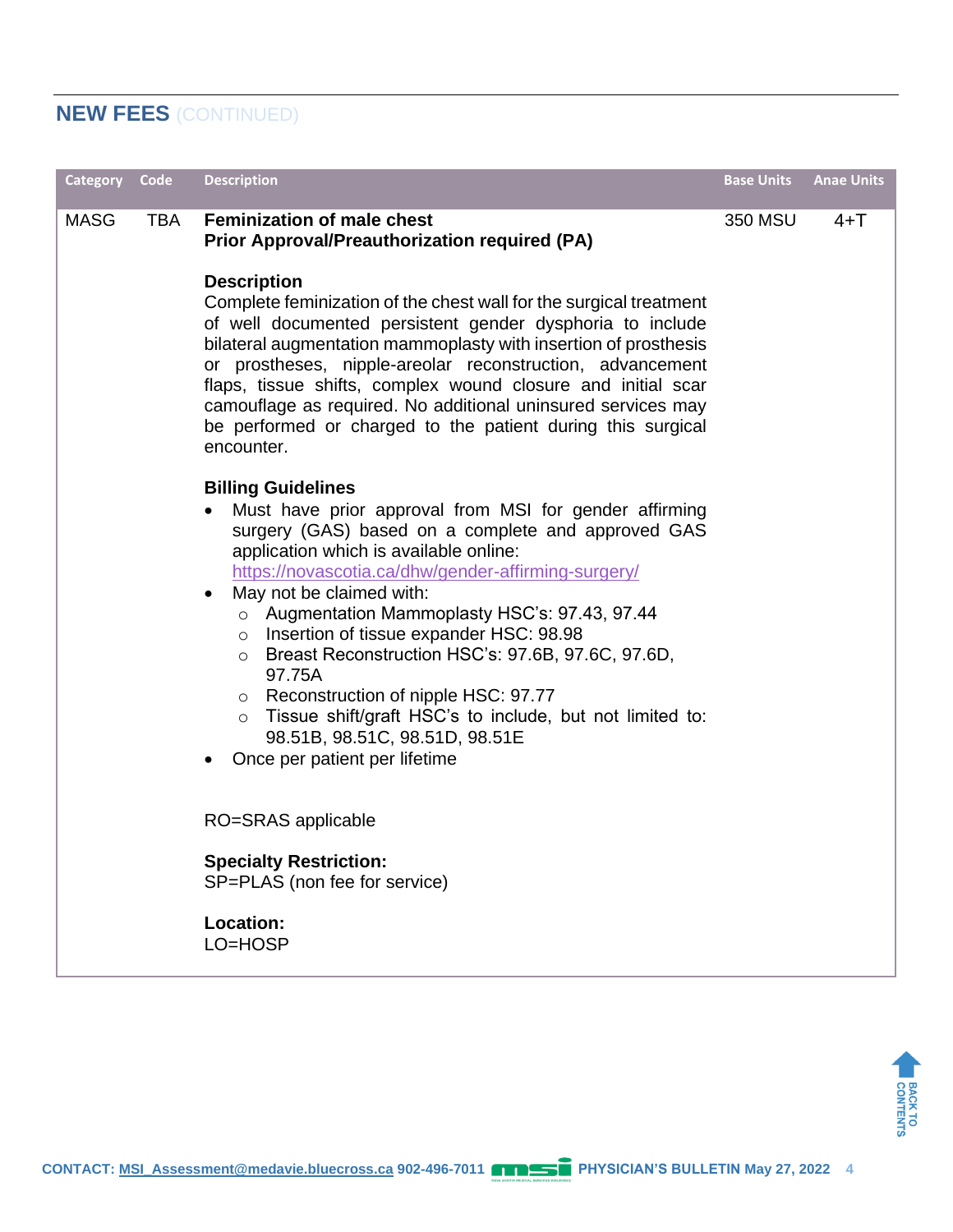# **NEW FEES** (CONTINUED)

| <b>Category</b> | Code       | <b>Description</b>                                                                                                                                                                                                                                                                                                                                                                                                                                                                                                                                                                                                                                                                                                      | <b>Base Units</b> | <b>Anae Units</b> |
|-----------------|------------|-------------------------------------------------------------------------------------------------------------------------------------------------------------------------------------------------------------------------------------------------------------------------------------------------------------------------------------------------------------------------------------------------------------------------------------------------------------------------------------------------------------------------------------------------------------------------------------------------------------------------------------------------------------------------------------------------------------------------|-------------------|-------------------|
| <b>MISG</b>     | <b>TBA</b> | Revision of gender affirming chest surgery<br><b>Prior Approval/Preauthorization required (PA)</b>                                                                                                                                                                                                                                                                                                                                                                                                                                                                                                                                                                                                                      | <b>150 MSU</b>    | $4+T$             |
|                 |            | <b>Description</b><br>Revision of chest surgery performed within 18 months of MSI<br>approved gender affirming chest surgery<br>to address<br>functional<br>complications<br>impairment<br>and<br>only.<br><b>This</b><br>comprehensive service includes any unilateral or bilateral scar<br>revision, re-contouring of the chest wall, revision of nipple, and<br>areolar reconstruction as required. The physician will submit a<br>written request documenting the reason for the proposed<br>revision to MSI for PA. Photographs of the affected area may be<br>requested to support the request. No additional uninsured<br>services may be performed or charged to the patient during this<br>surgical encounter. |                   |                   |
|                 |            | <b>Billing Guidelines</b><br>Original chest surgery must have had prior approval from<br>MSI for gender affirming surgery based on a complete and<br>approved GAS application.<br>• Only one per patient per lifetime<br>Requires a formal request for prior<br>approval/<br>$\bullet$<br>preauthorization from MSI by the physician proposing the<br>procedure.<br>May not be claimed with:<br>$\bullet$<br>o Reconstruction of nipple HSC: 97.77<br>$\circ$ Tissue shift/graft HSC's to include, but not limited to:<br>98.51B, 98.51C, 98.51D, 98.51E                                                                                                                                                                |                   |                   |
|                 |            | RO=SRAS applicable                                                                                                                                                                                                                                                                                                                                                                                                                                                                                                                                                                                                                                                                                                      |                   |                   |
|                 |            | <b>Specialty Restriction:</b><br>SP=PLAS (non fee for service)                                                                                                                                                                                                                                                                                                                                                                                                                                                                                                                                                                                                                                                          |                   |                   |
|                 |            | <b>Location:</b><br>LO=HOSP                                                                                                                                                                                                                                                                                                                                                                                                                                                                                                                                                                                                                                                                                             |                   |                   |

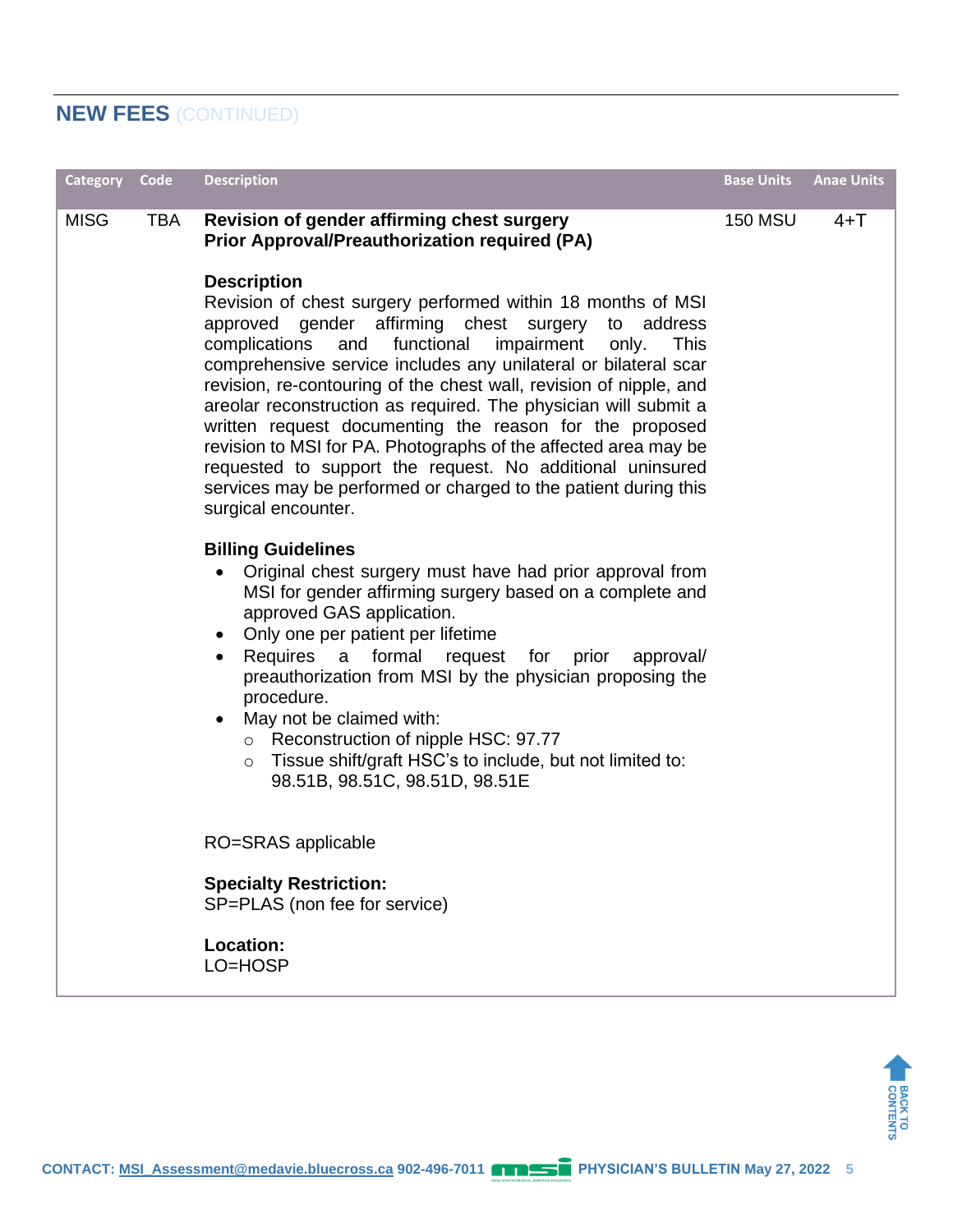# **NEW FEES** (CONTINUED)

| Category<br>Code          | <b>Description</b>                                                                                                                                                                                                                                                                                                                                                                                                                                                                                                                                                                                                                                                                                                                                                                                                                                                                                                                                                                                                                                                                                                                                                                                      | <b>Base Units</b> |
|---------------------------|---------------------------------------------------------------------------------------------------------------------------------------------------------------------------------------------------------------------------------------------------------------------------------------------------------------------------------------------------------------------------------------------------------------------------------------------------------------------------------------------------------------------------------------------------------------------------------------------------------------------------------------------------------------------------------------------------------------------------------------------------------------------------------------------------------------------------------------------------------------------------------------------------------------------------------------------------------------------------------------------------------------------------------------------------------------------------------------------------------------------------------------------------------------------------------------------------------|-------------------|
| <b>CONS</b><br><b>TBA</b> | Preoperative comprehensive assessment for gender affirming surgery<br><b>Description</b><br>This health service code is for the comprehensive assessment of the patient<br>with a confirmed diagnosis of persistent gender dysphoria by the plastic<br>surgeon intending to perform the surgery. The patient's MSI approval for gender<br>affirming surgery should be in place prior to the consultation.<br>The assessment must be documented in the health record and include, but is<br>not limited to:<br>History and physical examination<br>Discussion of surgical care<br>$\bullet$<br>Documentation that the current WPATH (World Professional Association for<br>$\bullet$<br>Transgendered Health) standards for care for surgical readiness have been<br>met<br>Review of psychological assessment to ensure patient is a candidate for<br>$\bullet$<br>reconstructive surgery and discussion with other health professionals<br>concerning patient eligibility as required<br>Discussion with patient support person(s) as required<br><b>Billing Guidelines</b><br>Once per patient per lifetime<br><b>Specialty Restriction:</b><br>SP=PLAS (non fee for service)<br>Location:<br>LO=OFFC | 62 MSU            |

| <b>VIST</b><br>Post operative care – gender affirming chest surgery<br>TBA<br><b>36 MSU</b><br><b>Description</b><br>This health service code is for the post operative assessment of the patient who<br>has undergone MSI approved gender affirming chest surgery in the previous 18<br>months. May be claimed once in the 18 months after gender affirming chest<br>surgery by the surgeon who performed the surgery.<br><b>Billing Guidelines</b><br>May be claimed once per patient within 18 months post gender affirming<br>surgery by the physician who claimed the original gender affirming surgery.<br><b>Specialty Restriction:</b><br>SP=PLAS (non fee for service)<br><b>Location:</b><br>LO=OFFC | Category | Code | <b>Description</b> | <b>Base Units</b> |
|----------------------------------------------------------------------------------------------------------------------------------------------------------------------------------------------------------------------------------------------------------------------------------------------------------------------------------------------------------------------------------------------------------------------------------------------------------------------------------------------------------------------------------------------------------------------------------------------------------------------------------------------------------------------------------------------------------------|----------|------|--------------------|-------------------|
|                                                                                                                                                                                                                                                                                                                                                                                                                                                                                                                                                                                                                                                                                                                |          |      |                    |                   |

BACK TO<br>CONTENTS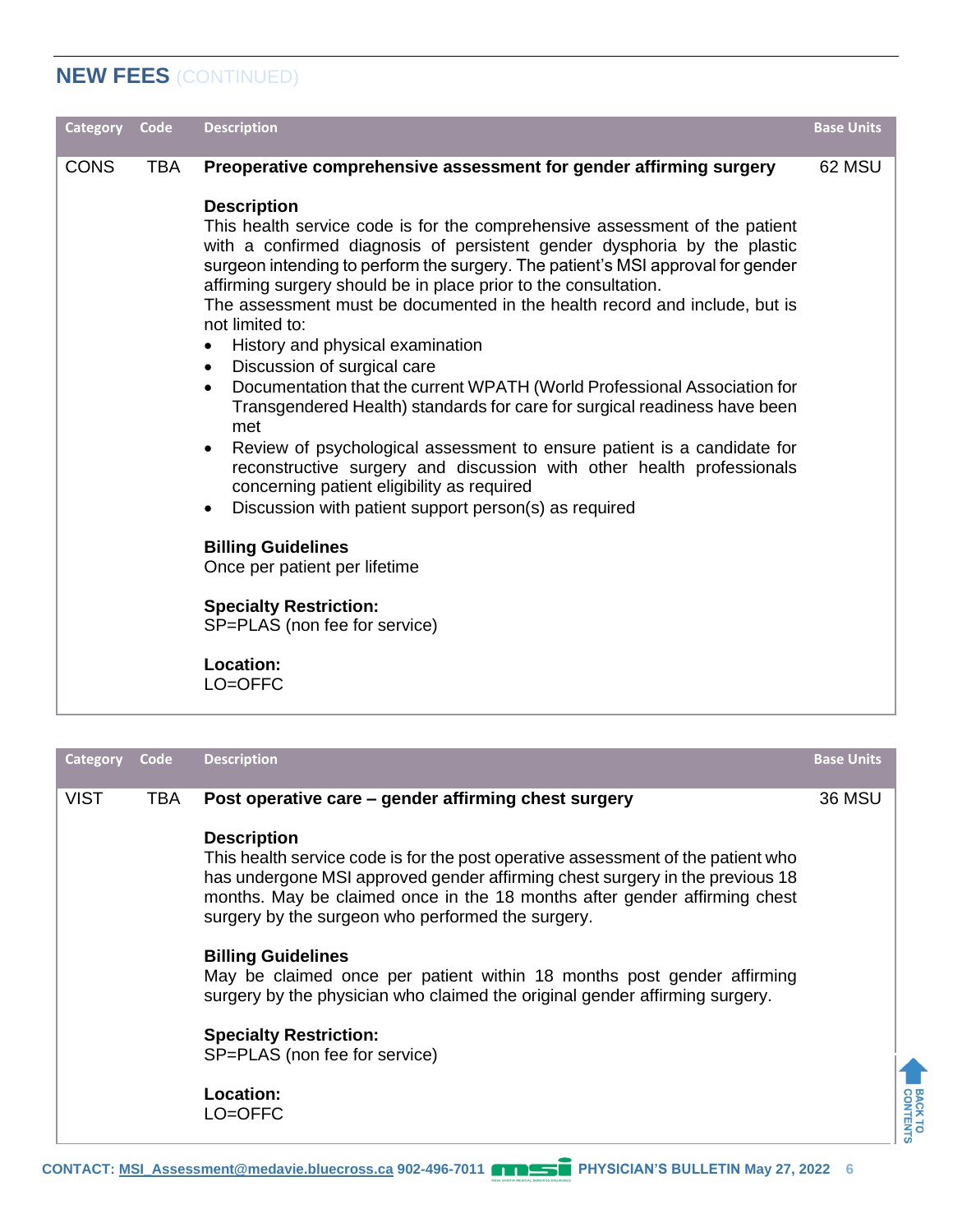## **NEW MODIFIERS**

Effective May 27, 2022, new modifiers for Virtual Care and Telephone encounters are available for billing to denote when the service was conducted via either telephone or PHIA compliant virtual care video platform. These services will be paid at the same rate as they would if delivered face-to-face. The new explicit modifiers:

- **AP=PHON** Encounter occurred via telephone
- **AP=VIRC** Encounter occurred via virtual care video platform

Applies to office based non-procedural services.

By utilizing the modifiers, it is not required to enter manual text on each claim to denote the mode of virtual care.

It is recognized that due to extenuating circumstances of these difficult times, the ability to perform a comprehensive physical examination using these platforms may be limited, otherwise the usual preamble requirements apply to all services.

Not reportable for other forms of communication such as:

- Written email or fax communication
- Electronic verbal forms of communication that are not PHIA compliant

The service is reportable only when the communication is rendered personally by the physician reporting the service and is not reportable if the service is delegated to another professional such as:

- Nurse practitioner
- Resident in training
- Clinical fellow
- Medical student

The service is not reportable if the decision is to see the patient at the next available appointment in the office or outpatient clinic. Reportable for Health Authority supported clinics.

All encounters must be recorded in the patient's health record. It is recognized that the health record may not be available at the time of the call, but a note should be made and placed in the health record as soon as feasible. This should include the location of the provider (if other than office) and the technology used to render the service. Physicians should offer and book their telephone, telehealth, and virtual appointments during the same time periods in the same manner as they would for face-to-face encounters.

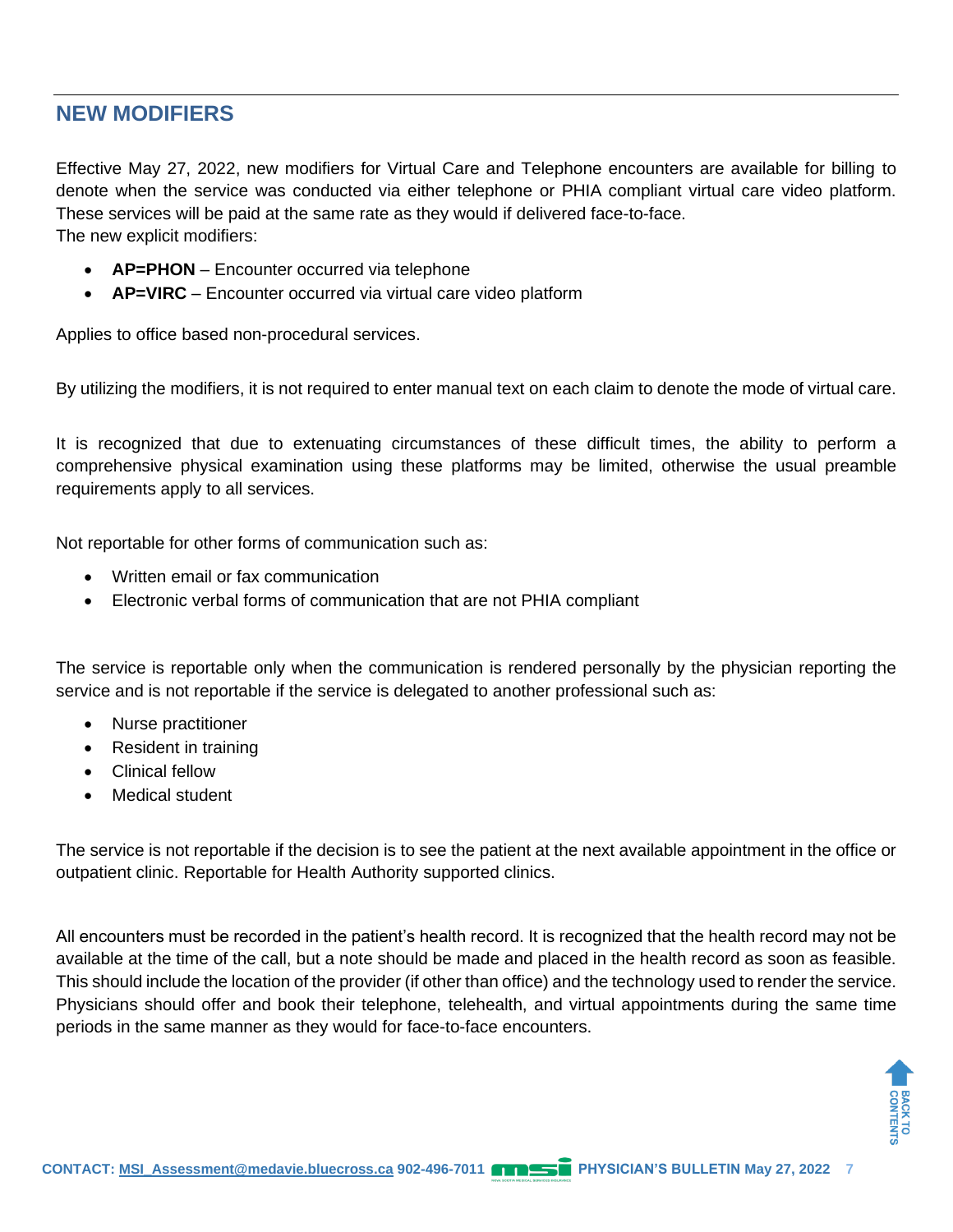# **FEE UPDATES**

The following interim health service code has been extended to November 30, 2023:

| Category    | Code   | <b>Description</b>                                                                                                                                          | <b>Base Units</b> |
|-------------|--------|-------------------------------------------------------------------------------------------------------------------------------------------------------------|-------------------|
| <b>VEDT</b> | 15.93D | <b>Removal or Revision of Intracranial Neurostimulator Electrodes</b><br>(SEEG)                                                                             | <b>124 MSU</b>    |
|             |        | <b>Description</b><br>This is a comprehensive code for the removal of neurostimulator electrodes<br>such as stereoelectroencephalography (SEEG) electrodes. |                   |
|             |        | <b>Specialty Restriction:</b><br>SP=NUSG, SP=PEDI                                                                                                           |                   |
|             |        | Location:<br>LO=HOSP (QEII & IWK only)                                                                                                                      |                   |

Effective May 27, 2022, the following health service code has been terminated:

| Category Code | <b>Description</b>                            | <b>Base Units</b> |
|---------------|-----------------------------------------------|-------------------|
|               | <b>PSYCH</b> 08.5A <b>Clinical Psychiatry</b> | 63.11 MSU         |

# **Billing Matters** Billing Reminders, Updates, New Explanatory Codes

### **REMINDERS**

### **Unbundling of Claims**

Preamble rules prohibit unbundling of procedural codes into constituent parts and claiming for them separately as well as claiming for the means to access the procedural or surgical site. Please note that payment rules are inserted into the MSI system periodically to allow MSI to confirm adherence to Preamble rules. In some circumstances, physicians may be requested to provide a copy of the clinical record in order to substantiate the claim for payment. As per the Preamble:

• Procedural codes and their associated tariff are intended to remunerate the physician for all parts of the procedure that would normally be considered the defined technique for that procedure. It is not appropriate to deconstruct (unbundle) the procedure into constituent parts and bill MSI for these codes in addition to the procedural codes. (5.3.68)

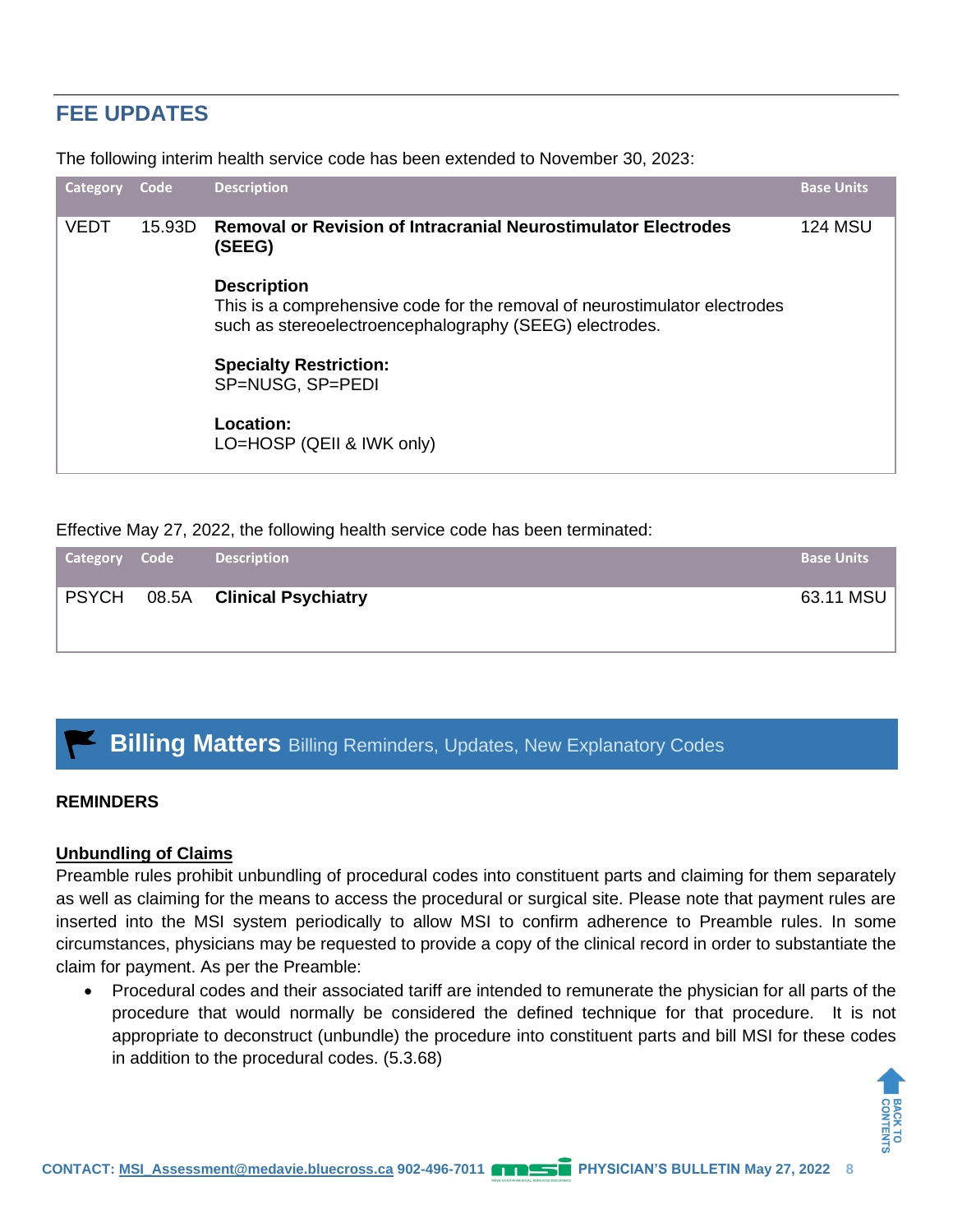### **Facility On-Call**

Physicians are reminded Facility On-Call payments transitioned to electronic billing effective July 1, 2021. Claims for Facility On-Call are to be submitted as Fee-for-Service (FFS) using the appropriate health service code.

Physicians are reminded to use caution when submitting Facility On-Call claims, particularly when selecting the appropriate health service code (HSC) for the completed call shift. Selecting the wrong HSC can prevent another provider from successfully claiming their on-call service; it is advisable to double check the selected HSC before submitting your claim for payment. The complete list of applicable health service codes and their descriptions, as well as FAQ are outlined in the July 2, 2021, [Physician's Bulletin](http://msi.medavie.bluecross.ca/wp-content/uploads/sites/3/2021/09/July-2021-Facility-On-Call-Physicians-Bulletin-v2-1.pdf)

# **NEW AND UPDATED EXPLANATORY CODES**

| Code         | <b>Description</b>                                                                                             |
|--------------|----------------------------------------------------------------------------------------------------------------|
|              |                                                                                                                |
|              | SERVICE ENCOUNTER HAS BEEN REFUSED AS YOU HAVE PREVOUSLY BILLED HSC 33.59A AT                                  |
| MJ069        | THE SAME ENCOUNTER                                                                                             |
|              | SERVICE ENCOUNTER HAS BEEN REFUSED AS YOU HAVE PREVIOUSLY BILLED HSC 34.32 AT                                  |
| MJ070        | THE SAME ENCOUNTER                                                                                             |
|              | SERVICE ENCOUNTER HAS BEEN REFUSED AS YOU HAVE PREVIOUSLY BILLED HAS 34.31 AT                                  |
| MJ071        | THE SAME ENCOUNTER                                                                                             |
|              | SERVICE ENCOUNTER HAS BEEN REFUSED AS YOU HAVE PREVIOUSLY BILLED HSC 34.42 AT                                  |
| MJ072        | THE SAME ENCOUNTER                                                                                             |
|              | SERVICE ENCOUNTER HAS BEEN REFUSED AS YOU HAVE PREVIOUSLY BILLED HSC 34.42A.                                   |
| MJ073        | 34.54A OR 34.54B AT THE SAME ENCOUNTER                                                                         |
|              | SERVICE ENCOUNTER HAS BEEN REFUSED AS YOU HAVE PREVIOUSLY BILLED HSC 34.42A AT                                 |
| MJ074        | THE SAME ENCOUNTER                                                                                             |
|              | SERVICE ENCOUNTER HAS BEEN REFUSED AS YOU HAVE PREVIOUSLY BILLED HSC 34.54A OR                                 |
| MJ075        | 34.54B AT THE SAME ENCOUNTER<br>SERVICE ENCOUNTER HAS BEEN REFUSED AS YOU HAVE PREVIOUSLY BILLED HSC 34.43A AT |
| MJ076        | THE SAME ENCOUNTER                                                                                             |
|              | SERVICE ENCOUNTER HAS BEEN REFUSED AS YOU HAVE PREVIOUSLY BILLED HSC 34.55 OR                                  |
| MJ077        | 34.54A AT THE SAME ENCOUNTER                                                                                   |
|              | SERVICE ENCOUNTER HAS BEEN REFUSED AS HSC 34.54A AND 34.54B MAY NOT BE CLAIMED                                 |
| <b>MJ078</b> | TOGETHER AT THE SAME ENCOUNTER                                                                                 |
|              | SERVICE ENCOUNTER HAS BEEN REFUSED AS HSC 34.55 AND 34.54A MAY NOT BE CLAMED                                   |
| MJ079        | TOGETHER AT THE SAME ENCOUNTER                                                                                 |
|              | SERVICE ENCOUNTER HAS BEEN DISALLOWED AS YOU HAVE ALREADY CLAIMED HSC 33.22A OR                                |
|              | 34.0A AT THE SAME ENCOUNTER WHICH IS CONSIDERED TO BE AN INCLUDED PART OF THE                                  |
| MJ080        | <b>PROCEDURE</b>                                                                                               |
|              | SERVICE ENCOUNTER HAS BEEN REFUSED AS YOU HAVE PREVIOUSLY BILLED HSC 34.31, 34.32,                             |
| <b>MN017</b> | 34.54A, 34.54B OR 34.55 AT THE SAME ENCOUNTER                                                                  |
|              | SERVICE ENCOUNTER HAS BEEN REFUSED AS THIS PROCEDURE IS CONSIDERED PART OF THE                                 |
| <b>MN018</b> | SURGERY PERFORMED AT THE SAME ENCOUNTER                                                                        |

BACK TO<br>CONTENTS